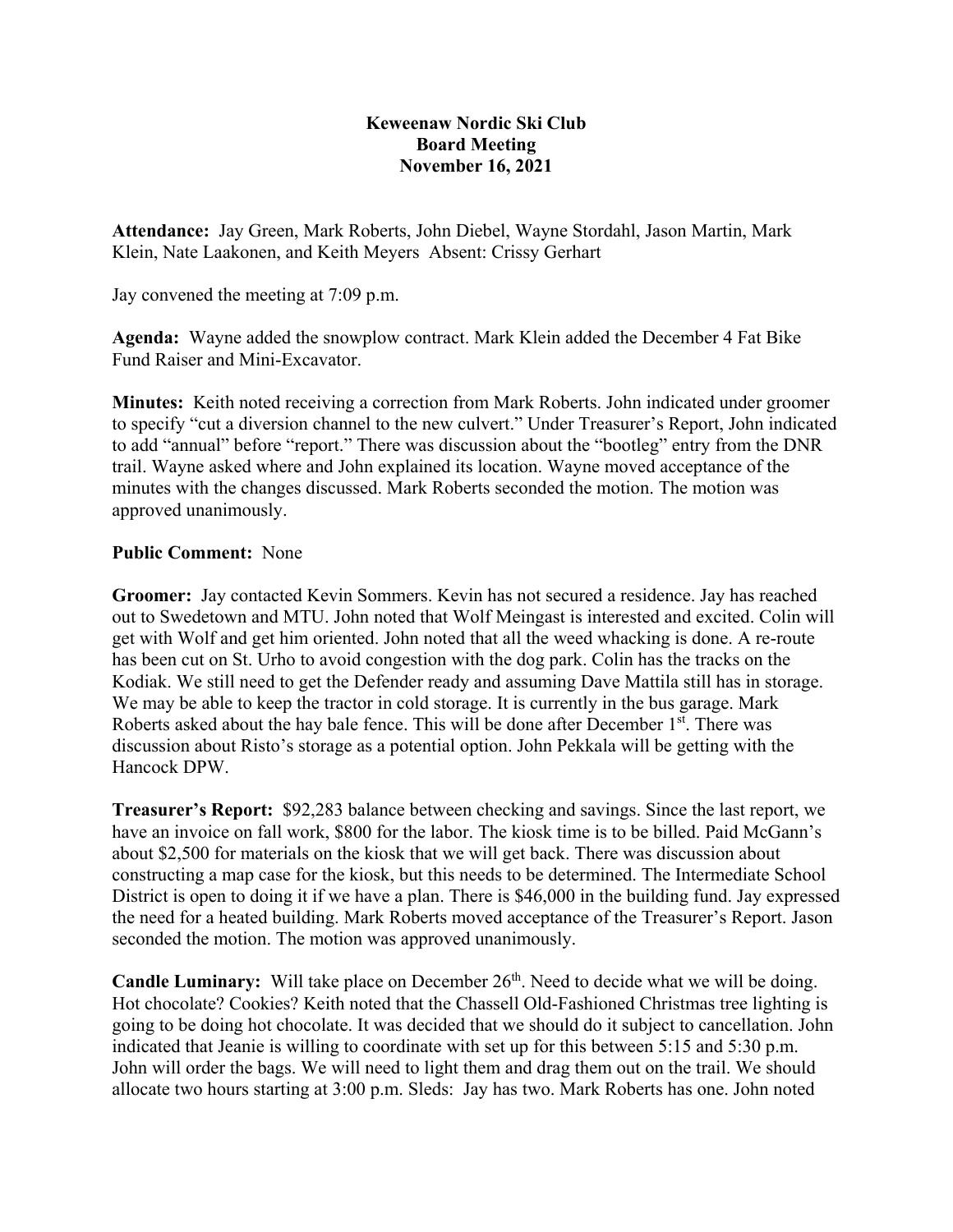that there are two in the shed. Keith, Mark Roberts, and Wayne volunteered to place the luminaries on the trail. Nate shared the draft posters from Chris. The board determined to go with the one with the snow falling as well as what to include on it about the event. Touched on the change to the St. Urho Trail to avoid congestion by the dog park.

**FEMA:** Jay went to OHM today, but they were out. John indicated that he had run into Alice Roache and Erica Malone out on the trails. The reconsideration of the reroute went in on October 1. FEMA has asked for more information, so OHM is optimistic about approval. The bid package is expected to be completed by late January. There is a new FEMA project manager assigned to the project. John will call Alice Roache and ask for a meeting before they finalize to assure we are on the same page.

## **Vision:** No report.

**Website:** Jay got with Susan about taking out passes and going with membership. Jay will be doing a call with Susan.

**4-Seasons:** Nate met last week to discuss Dean Woodbeck and Mark Klein about how to move this along. John mentioned that something will need to go to the IRS. Jay noted that Cynthia McDonald handled the transition for Swedetown. Nate noted that he talked to Cynthia last year. Dean has some knowledge given his past non-profit work. John mentioned that he had talked to a local CPA (Jonathon) who does not think it will be a big deal. Nate brought up following up with Mary. There was discussion about how we want to work with landowners and the Michigan Land Use statute as well as working on reincorporation. Summer use is covered now. We need a list of landowners with biking and no skiing. Keith will email the plat map to Nate. Nate will get names and addresses. Keith brought up connecting Nate and Mark Klein with T.J. Palosaari who recently came to Chassell who was involved with biking in the Columbus, Ohio area.

**Signage:** Jay has been exchanging draft trailhead signs with Dean Woodbeck as they are working on a final draft.

**Kiosk:** Wayne noted that put the old trail map in the kiosk. There is room for snow bike, snowshoe, and general rules available. Jay indicated to make sure we are showing the gorge as closed. We need a corkboard in the case and a lockable latch.

## **Fall Work:** All set

**Closed Session:** In at 8:14 p.m. and out at 8:16 p.m.

**Budget:** Jay noted it will be what it was. We will increase business sponsors some and increase the reserve list. We will discuss at the January meeting.

**Chalet:** Discussed wall posters and the need to address this ahead of the Luminary Ski. Maybe do this at the December meeting. Need to determine how to attach them (corkboard?).